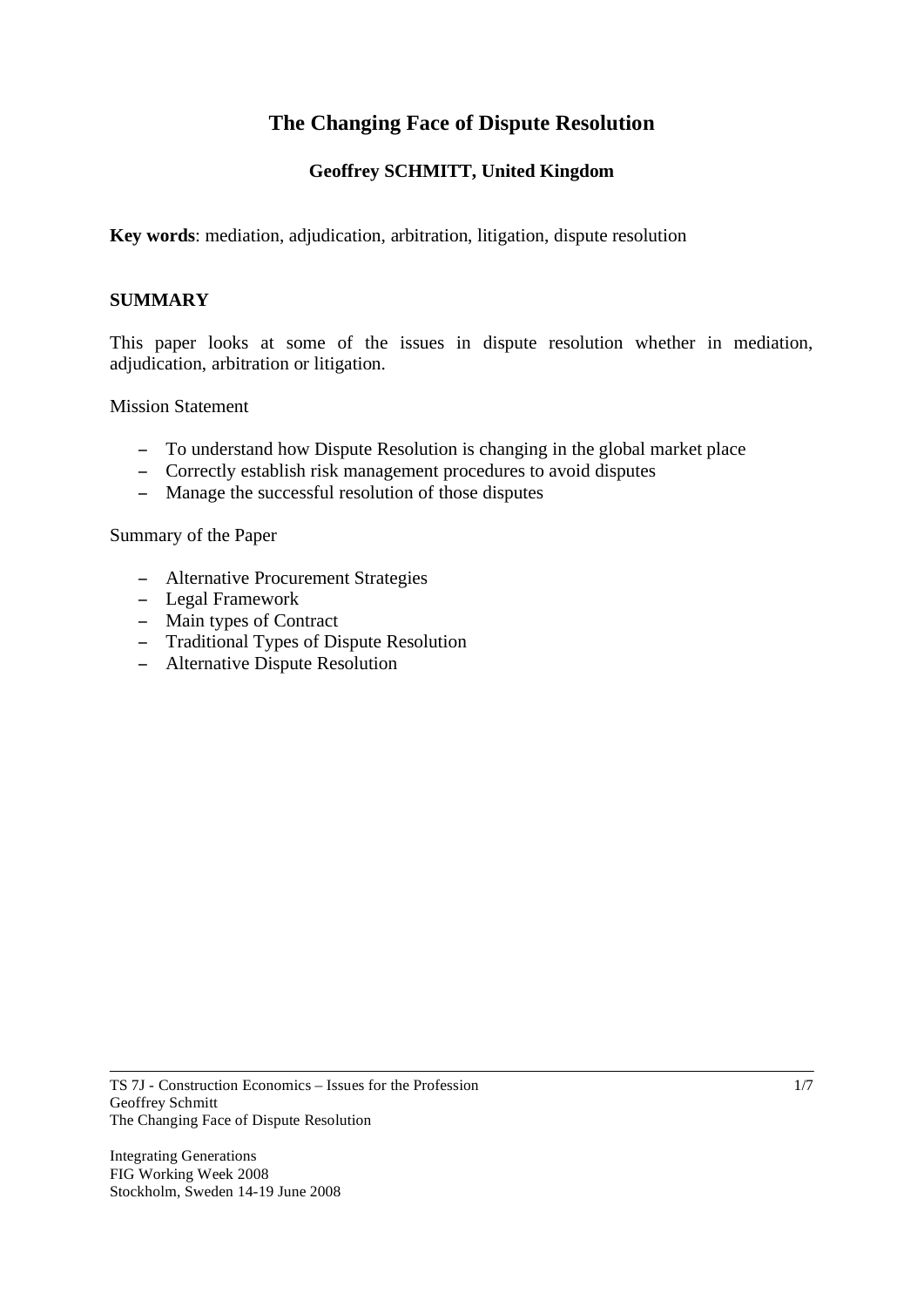# **The Changing Face of Dispute Resolution**

# **Geoffrey SCHMITT, United Kingdom**

## **1. THE CHANGING FACE OF DISPUTE RESOLUTION**

## **1.1. Alternative Procurement Strategies**

- 1.1.1. Traditional
- 1.1.2. Design and Build
- 1.1.3. Turn Key EPC
- 1.1.4. Financed
- 1.1.5. Cost Plus (Management/CM/Target Cost)

Integrating Generations FIG Working Week 2008 Stockholm, Sweden 14-19 June 2008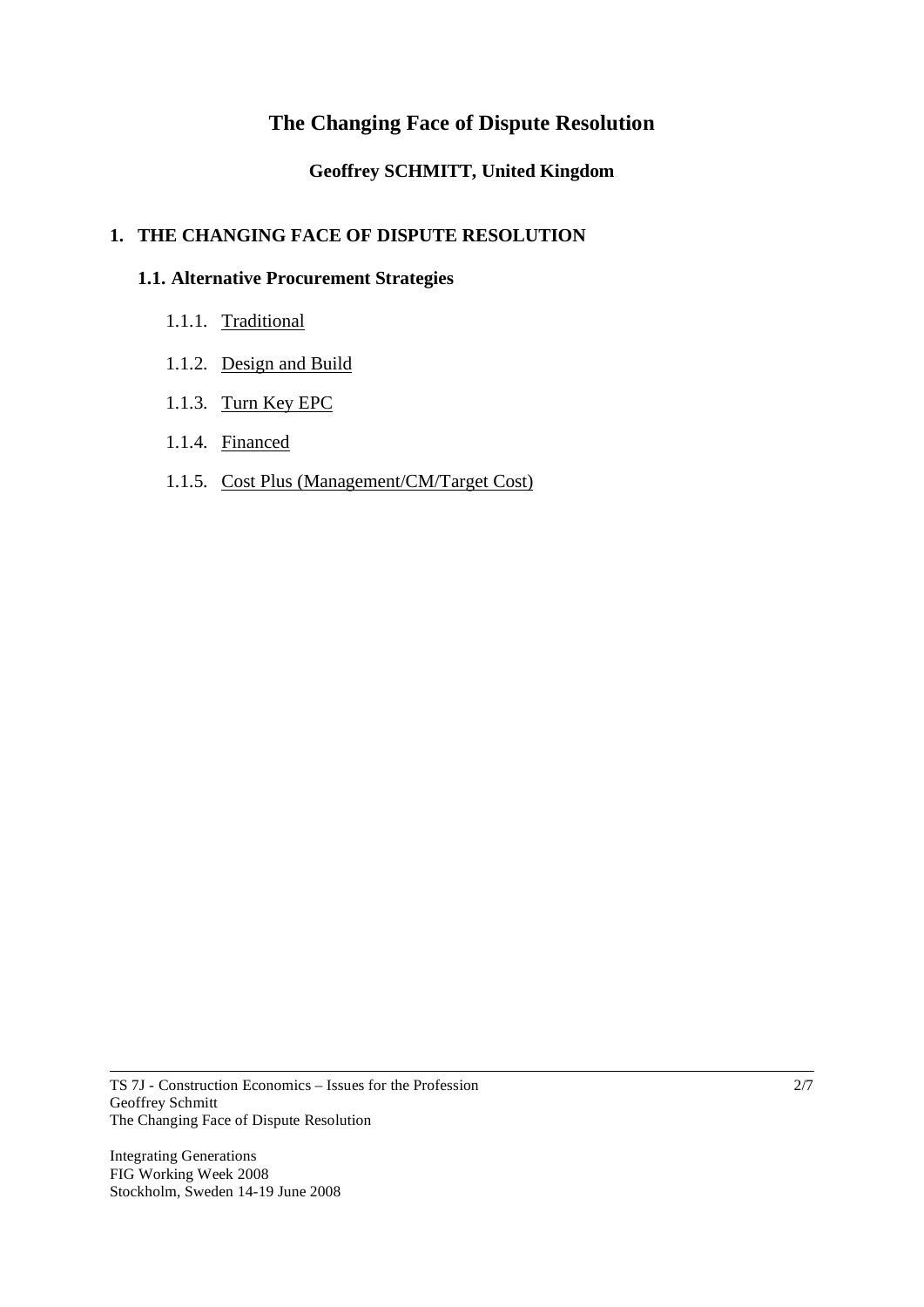## **1.2. Legal Framework**

- 1.2.1. Form of Contract
- 1.2.2. Law of the Contract
- 1.2.3. Contract Language
- 1.2.4. Location for Dispute Resolution

## **1.3. Main Types of Contract**

- 1.3.1. FIDIC Federation Internationale des Ingenieurs Conseils
- 1.3.2. EPC Engineering Procurement Construction
- 1.3.3. ICE Institution of Civil Engineers
- 1.3.4. JCT Joint Contracts Tribunal
- 1.3.5. PFI Private Finance Initiative
- 1.3.6. PPP Public Private Partnership
- 1.3.7. ECC Engineering and Construction Contract
- 1.3.8. BOT Build Operate Transfer
- 1.3.9. DBFO Design Build Finance Operate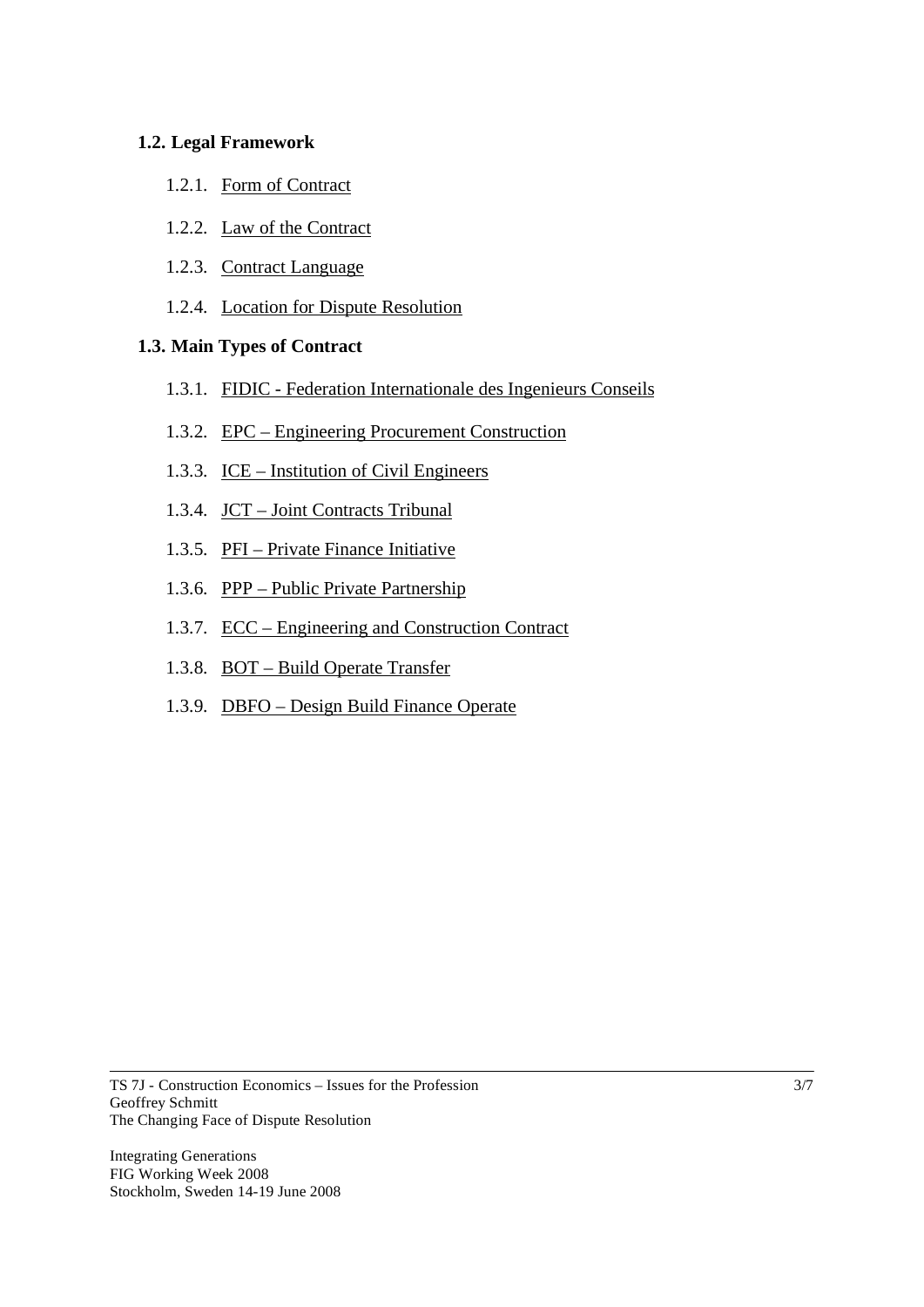## **2. TYPES OF DISPUTE RESOLUTION**

## **2.1. Traditional Types of Dispute Resolution**

- 2.1.1. Court of Law
- 2.1.2. Arbitration

## **2.2. Alternative Types of Dispute Resolution**

- 2.2.1. Mediation
- 2.2.2. Adjudication
- 2.2.3. Expert Determination
- 2.2.4. Dispute Review Boards DRB
- 2.2.5. Independent Dispute Avoidance Panel

## **2.3. Mediation**

- 2.3.1. Parties meet with Mediator 1 or 2 days
- 2.3.2. Both Parties put case
- 2.3.3. Mediator meets with Parties separately
- 2.3.4. Persuades Parties to settlement

## **2.4. Adjudication**

- 2.4.1. Housing Grants, Construction and Regeneration Act 1996
- 2.4.2. Parties can request appointment of Adjudicator
- 2.4.3. Appointment and Referral within 7 days
- 2.4.4. Decision within 28 days of ReferralAny amendments to his or her Report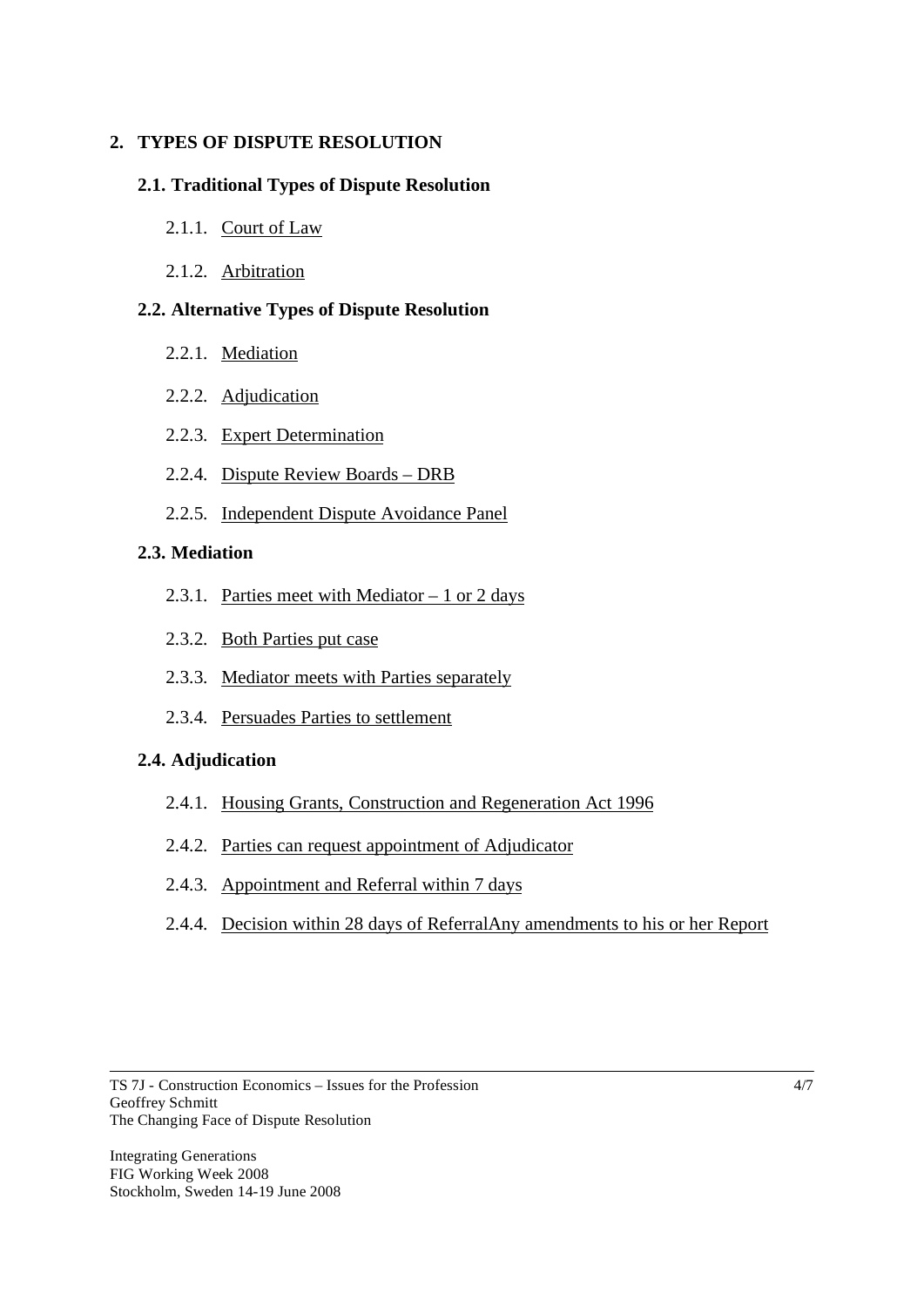#### **2.5. Dispute Review Boards**

- 2.5.1. Form part of FIDIC conditions
- 2.5.2. On China Project Panel of 3 persons
- 2.5.3. Met bi-monthly over 2 years
- 2.5.4. Total claims US\$400 million claim

#### **2.6. Court Procedures in the UK**

- 2.6.1. Civil Procedure Rules
- 2.6.2. Pre-Action Protocol

2.6.2.1.Exchange of Information 2.6.2.2.Attempt to Reach Settlement 2.6.2.3.Efficient Management of Proceedings

2.6.3. Expert DeterminationProfessional Institutions

#### **2.7. London Olympics 2012**

- 2.7.1. Independent Dispute Avoidance Panel
- 2.7.2. 10 Leading Industry Figures
- 2.7.3. Contract is NEC

#### **2.8. Dubai Middle East**

- 2.8.1. Dubai Sharia Law
- 2.8.2. New Free Zone
- 2.8.3. Dubai International Financial Centre DIFC
- 2.8.4. Own Civil and Commercial Laws
- 2.8.5. Based on UNCITRAL Model Arbitration Law

TS 7J - Construction Economics – Issues for the Profession Geoffrey Schmitt The Changing Face of Dispute Resolution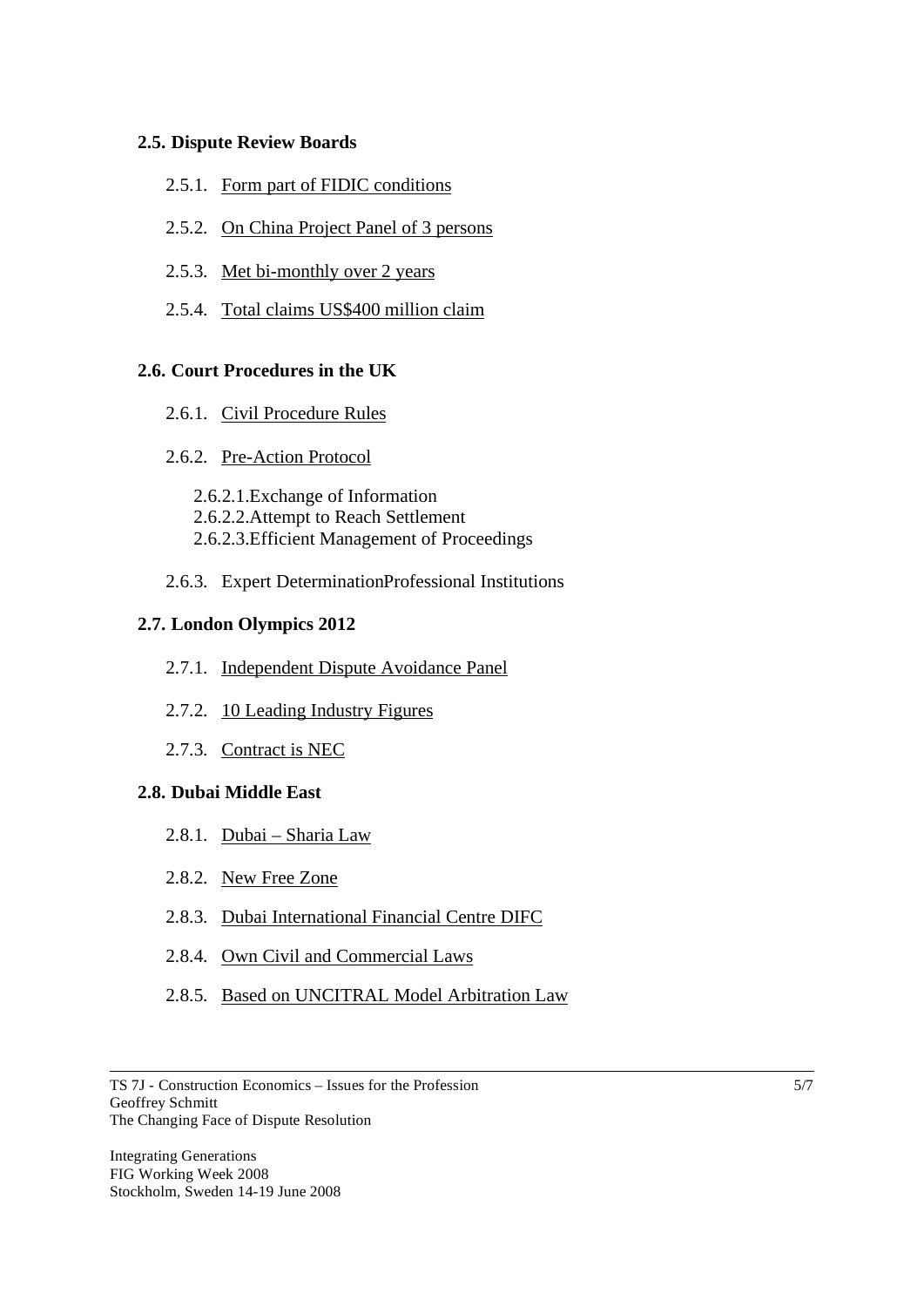#### **3. THE FULL CIRCLE**

# **3.1. How Dispute Resolution has come Full Circle**

- 3.1.1. Court of Law
- 3.1.2. Arbitration
- 3.1.3. Adjudication
- 3.1.4. Dispute Review Boards
- 3.1.5. Court of Law

TS 7J - Construction Economics – Issues for the Profession Geoffrey Schmitt The Changing Face of Dispute Resolution

Integrating Generations FIG Working Week 2008 Stockholm, Sweden 14-19 June 2008